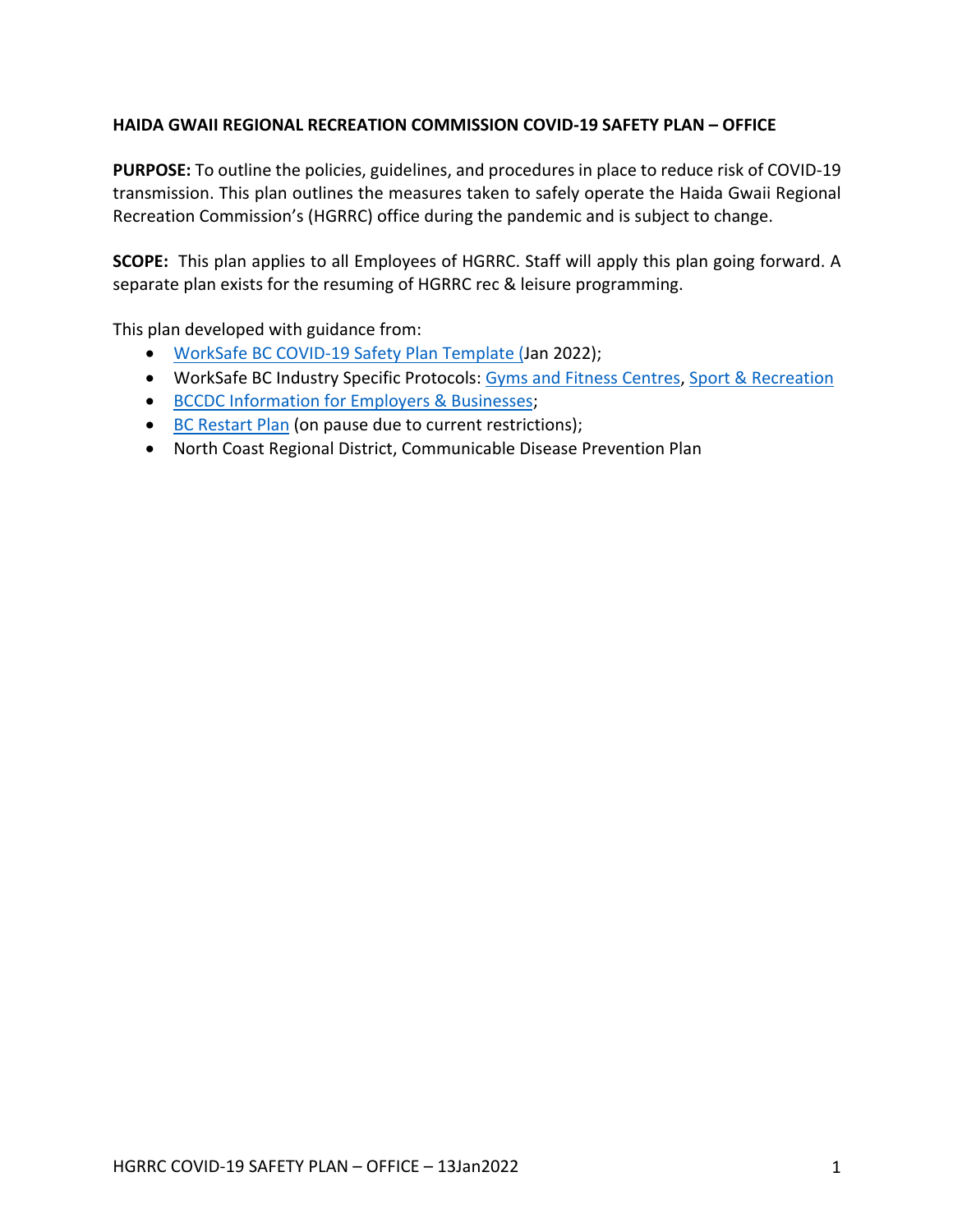### **REDUCING TRANSMISSION**

COVID-19 primarily spreads via droplet transmission<sup>1</sup>. When a person coughs or sneezes or touches a contaminated surface before touching the face (rare), they risk spreading or acquiring the virus. To reduce risk, WorkSafeBC requires employers to enact protocols to mitigate personto-person transmission and surface transmission. At this stage into the pandemic, we know ways to reduce risk of spread in our workplace and in turn reduce harms among employees. As cited by the BC Centre for Disease Control (BCCDC) this includes:

- Get immunized with a COVID-19 vaccine. You are considered fully immunized **7 days** after your second dose. Consider a booster dose for added protection.
- Stay home if you are sick.
- Visit with people outside of your immediate household outdoors or in small groups.
- Avoid crowded areas.
- Wear a well-fitted-3-layer mask that covers your mouth and nose and goes under your chin in indoor public spaces. **All people 12 and older are required to wear a mask in indoor public spaces regardless of their vaccination status.**
- Bring fresh air indoors by opening windows and doors or using mechanical ventilation.
- Wash your hands often with soap and water for at least 20 seconds or use an alcoholbased hand sanitizer containing at least 60% alcohol.
- Cough and sneeze into the bend of your arm or a tissue, discard tissues safely, and clean your hands after.
- Avoid touching your face with unclean hands.
- Clean and disinfect surfaces and objects that are frequently touched by many people.

 $\boxtimes$  We have involved frontline workers, supervisors, and the joint health and safety committee (or worker health and safety representative, if applicable).

 $\boxtimes$  We have identified areas where people gather, such as break rooms, production lines, and meeting rooms.

 $\boxtimes$  We have identified job tasks and processes where workers are close to one another or members of the public. This can occur in your workplace, in worker vehicles, or at other work locations (if your workers travel offsite as part of their jobs)

 $\boxtimes$  We have identified the tools, machinery, and equipment that workers share while working.

 $\boxtimes$  We have identified surfaces that people touch often, such as doorknobs, elevator buttons and light switches.

 $1$  Droplet transmission - Some diseases can be transferred by infected droplets contacting surfaces of the eye, nose, or mouth. For example, large droplets that may be visible to the naked eye are generated when a person sneezes or coughs. These droplets typically spread only one to two metres and quickly fall to the ground. Influenza and SARS are two examples of diseases capable of being transmitted from droplet contact. **Currently, health experts believe that coronavirus can also be transmitted in this way. –** *BC Centre for Disease Control*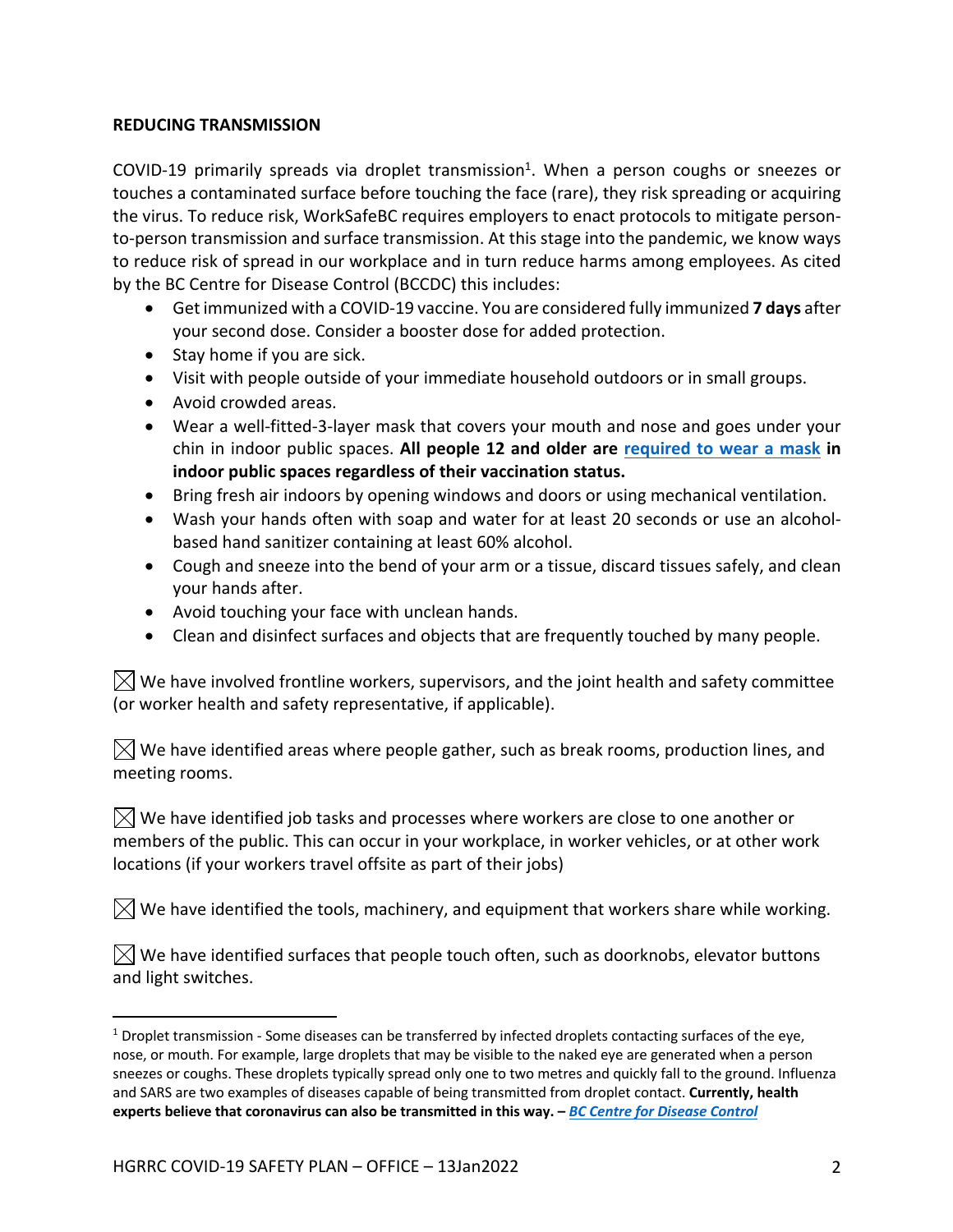The risk to employees re-entering the workplace is dependent on two variables:

- Number of contacts
- Contact Intensity<sup>2</sup>

The modification potential, or degree to which activities can be modified to reduce risk, requires we adjust these two variables using evidence-based protocols such as physical distancing (work from home, limits), engineering controls (i.e. physical barriers or increased ventilation), administrative controls (rules and guidelines), and personal protective equipment (PPE) when distancing cannot be achieved (using non-medical masks). As an employer, we must also consider additional protocols for employees at higher risk for serious illness from COVID-19, including older people (over the age of 60 years) and those with chronic health conditions.

Each protocol implemented provides different protection. The highest level of protection is elimination, followed by engineering controls, administrative controls, and lastly, PPE (Figure 2).



## **Figure 2. Levels of Protection from WorkSafe BC**

#### **ELIMINATION**

To achieve the first level of protection, we must limit the number of people at the workplace and ensure physical distance whenever possible.

 $\boxtimes$  We have established and posted an occupancy limit for our premises. Limiting the # of people in a workplace is an important way to ensure physical distancing is maintained.

<sup>2</sup> Defined by the *type of contact* (close/distant) and the *duration* (brief/prolonged), rated as low/medium/high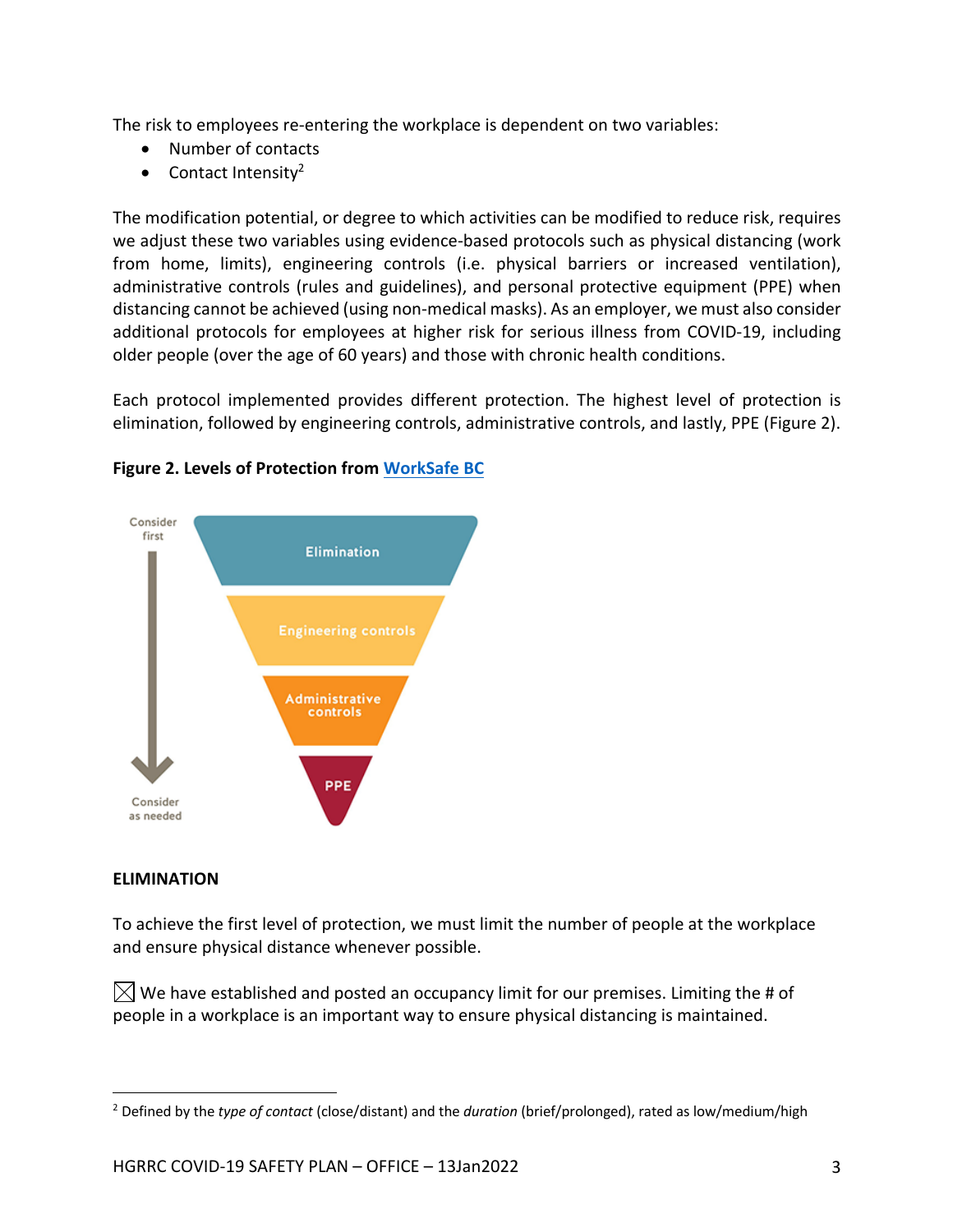$\boxtimes$  In order to reduce the # of people at the worksite, we have considered work-from-home arrangements, virtual meetings, rescheduling work tasks, and limiting the # of customers and visitors in the workplace.

 $\boxtimes$  We have established and posted occupancy limits for common areas such as break rooms, meeting rooms, change rooms, washrooms, and elevators.

 $\boxtimes$  We have implemented measures to keep workers and others at least 2m apart wherever possible. Options include revising work schedules and reorganizing work tasks.

# • **Occupancy Limit**

We have an occupancy limit of 4 (4 staff, or 3 staff + 1 visitor) in our office posted on the door. Our common area (washroom) is shared with SD 50 employees. Only 1 person can enter at a time. We will continue our work-from-home arrangements. Staff are currently entitled to \$20/month to offset at-home expenses (Internet and telephone) required to complete duties related to their job. Employees are permitted in the workplace so long as distancing can be maintained. Remote work is permitted whenever possible.

When entering the school where the HGRRC office is located, staff and visitors must:

- 1. Sign in at the front door (name, date, time)
- 2. Undergo a daily health check (Not showing symptoms, Y/N + signature)
- 3. Wash hands and/or use alcohol to disinfect.
- 4. Ensure mask is on. HG Rec has 3-layer masks available free in the office. It is preferred that visitors change into a fresh mask if not wearing 3-layer mask.

When entering the HGRRC office, staff and visitors must:

- 1. Visitors should have pre-determined meeting time arranged with HGRRC employee, have reasonable need to meet in-person, and undergo screening upon entry to the school.
- 2. Visitors and staff must not enter the space if the occupancy limit is met.
- 3. Maintain good hygiene, physical distancing, and clean frequently used surfaces.
- 4. When using the washroom, continue to wear mask and practice good personal hygiene.
- 5. If moving equipment in/out with visitors, please wear a non-medical mask if 2m distance cannot be met. All incoming items should be sanitized or stored at the back of the office with clear labelling.
- 6. Avoid eating or drinking indoors if others are around. Return to using mask immediately after eating/drinking. Encouraged to go outside or in a well-ventilated area. Hand hygiene before and after eating/drinking is encouraged.

When leaving HGRRC office and the school, staff and visitors should:

- 1. Clean and disinfect frequently used surfaces or shared equipment using single-use products (e.g. Lysol wipes) provided and wash/disinfect their hands.
- 2. Continue to **wear a 3-layer mask at all times** indoors.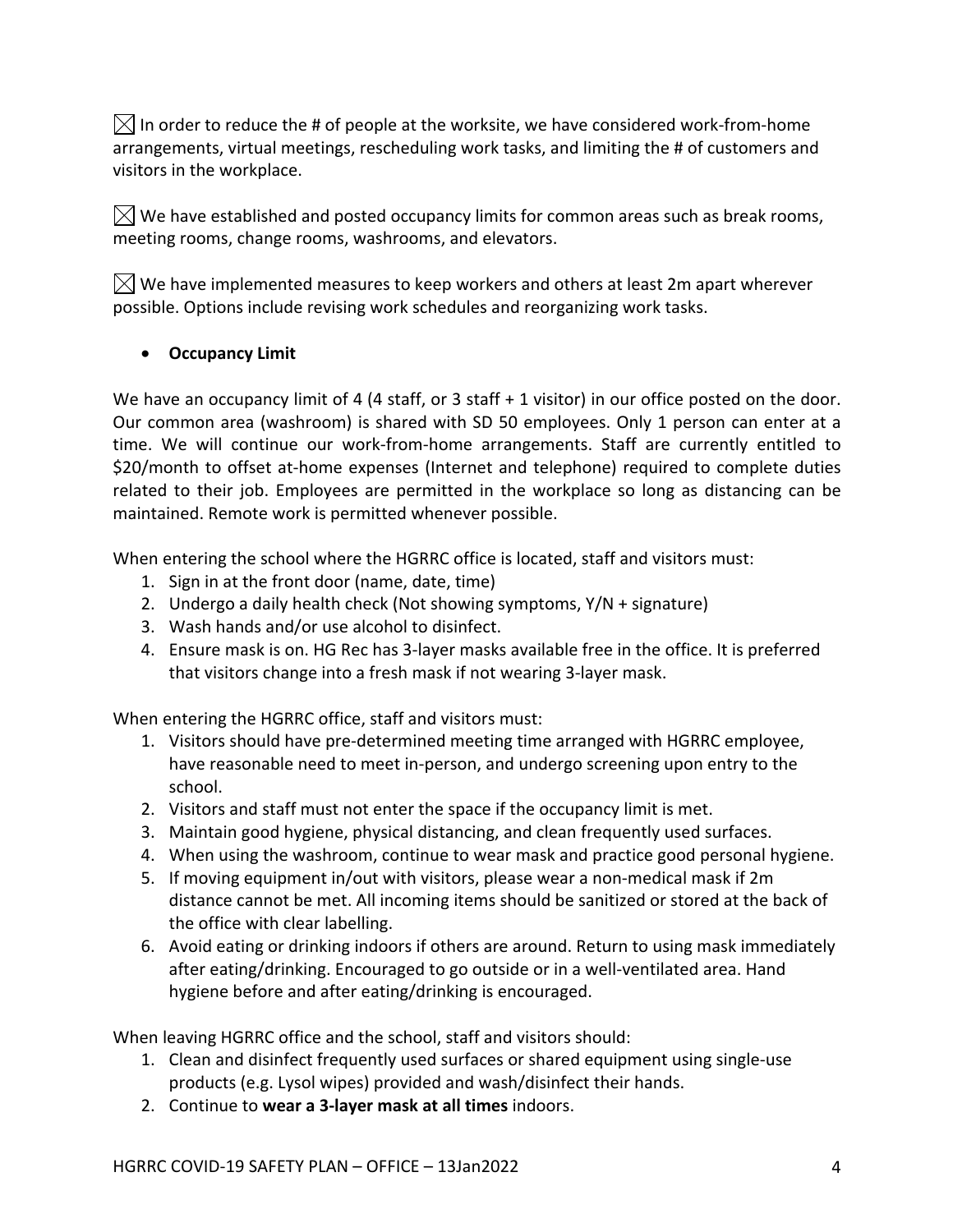- 3. Sign-out at the school front door (include time).
- 4. Staff tasked to record any incidents that may have occurred and send to Supervisor.

Whenever possible, use telephone or videoconferencing options. Meet with visitors outside where ventilation is greater, distancing easier to maintain, and shared contact surfaces lower.

#### • **Work Schedules**

The After School Sports & Arts Initiative (ASSAI) staff will be enter the office:

- Mondays,  $2pm 6pm$  (N=4)
- Tuesdays,  $2pm 6pm$  (N=5) will only have 4 in office at one time
- Wednesdays  $2pm 6pm$  (N=4)
- Thursdays,  $2pm 6pm$  (N=4)

Staff will be in other school spaces (e.g. gyms) from 2:30pm – 5:30pm but will need to come in/out for supplies. There will be longer periods with only 1 or 2 staff in the office at this time, so the Recreation Coordinator/Bookkeeper can limit contact.

The Recreation Coordinator will enter the office on Fridays or weekdays before 2pm.

The Bookkeeper (3hrs/week) will enter during lunch/evenings, noon – 2pm or 5pm – 8pm.

Commissioner meetings will be held virtually. Same 4-person office rule applies, as does distancing and indoor masking. Food will not be eaten during these meetings and Commissioners receive a gift card for grocery in lieu of dinner + mileage.

Visitors will be on a case-by-case basis. Transparency on meeting schedules with outside visitors is advised among staff. Notice should be provided to all staff via e-mail in advance.

#### **ENGINEERING CONTROLS**

To achieve the second level of protection, we must create barriers and partitions. We have determined that barriers and partitions are not required for our staff to safely work in the office once we've enacted elimination controls. We have removed tables/chairs that encourage closer gatherings and arranged the office for more physical distancing.

#### **ADMINISTRATIVE CONTROLS**

 $\boxtimes$  We have identified rules and guidelines for how workers should conduct themselves.

 $\vert\angle\vert$  We have clearly communicated these rules and guidelines to workers through a combination of training and signage.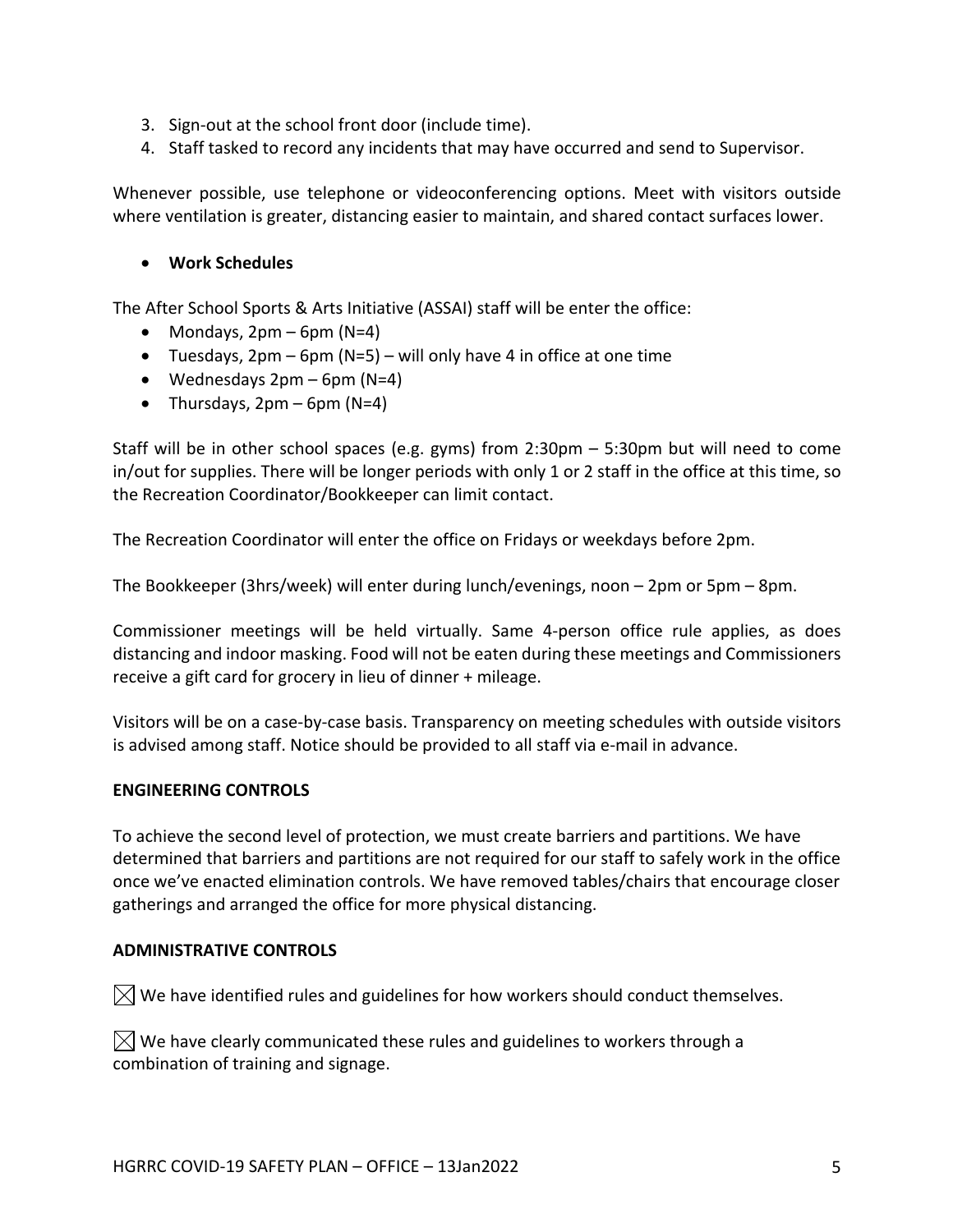To achieve the third level of protection, we must create rules, guidelines for how our workers should conduct themselves, communicated clearly through a combination of training, policies, and signage.

# • **Signage**

We will post the occupancy limit poster (2 staff + 1 visitor) on the HGRRC office door.

We will post hand-hygiene signage in the washroom and above our office sink/handwashing station.

We will send this protocol to all staff, NCRD, and School District No. 50 for review. A physical copy will posted be in our office by the entrance at all times and on our website (www.hgrec.com/COVID-19/).

# • **Updates to Management**

All HGRRC employees must confirm emergency contact information with supervisor, including information about who to call if transportation is required. It's imperative that employees indicate challenges with getting home safely in the instance they fall ill at work.

# • **Workspace Cleaning**

HGRRC will provide staff with necessary cleaning and disinfecting products for use on desks, work surfaces, phones, keyboards, and electronics. There is a sturdy stash of masks (kids, adults), gloves, hand sanitizer (60%+ alcohol) and disinfecting wipes currently stored in the office for use.

# • **Meetings**

At this time, **all meetings will be via telephone or videoconference for staff and board**. In special circumstances, one-on-one, physically distant meetings are permitted. These in-person meetings in the office must be pre-determined, attendees screened, and necessary precautions in place. All staff should be aware of any visitors that enter the premise and given ample notice.

# • **Illness Protocol**

If an employee shows symptoms of COVID-19 or influenza<sup>3</sup> in the office or while remotely working, the following process will be deployed:

- 1. Notify supervisor of symptoms.
- 2. Do not enter the office. If you're working in the office, go home.

<sup>&</sup>lt;sup>3</sup> Stay at home and keep a safe distance from family when you have cold or flu symptoms, including: (1) Coughing, (2) sneezing, (3) runny nose, (4) sore throat, and (5) fatigue. Other common symptoms may also include muscle pain, new loss of taste or smell, and shortness of breath or difficulty breathing.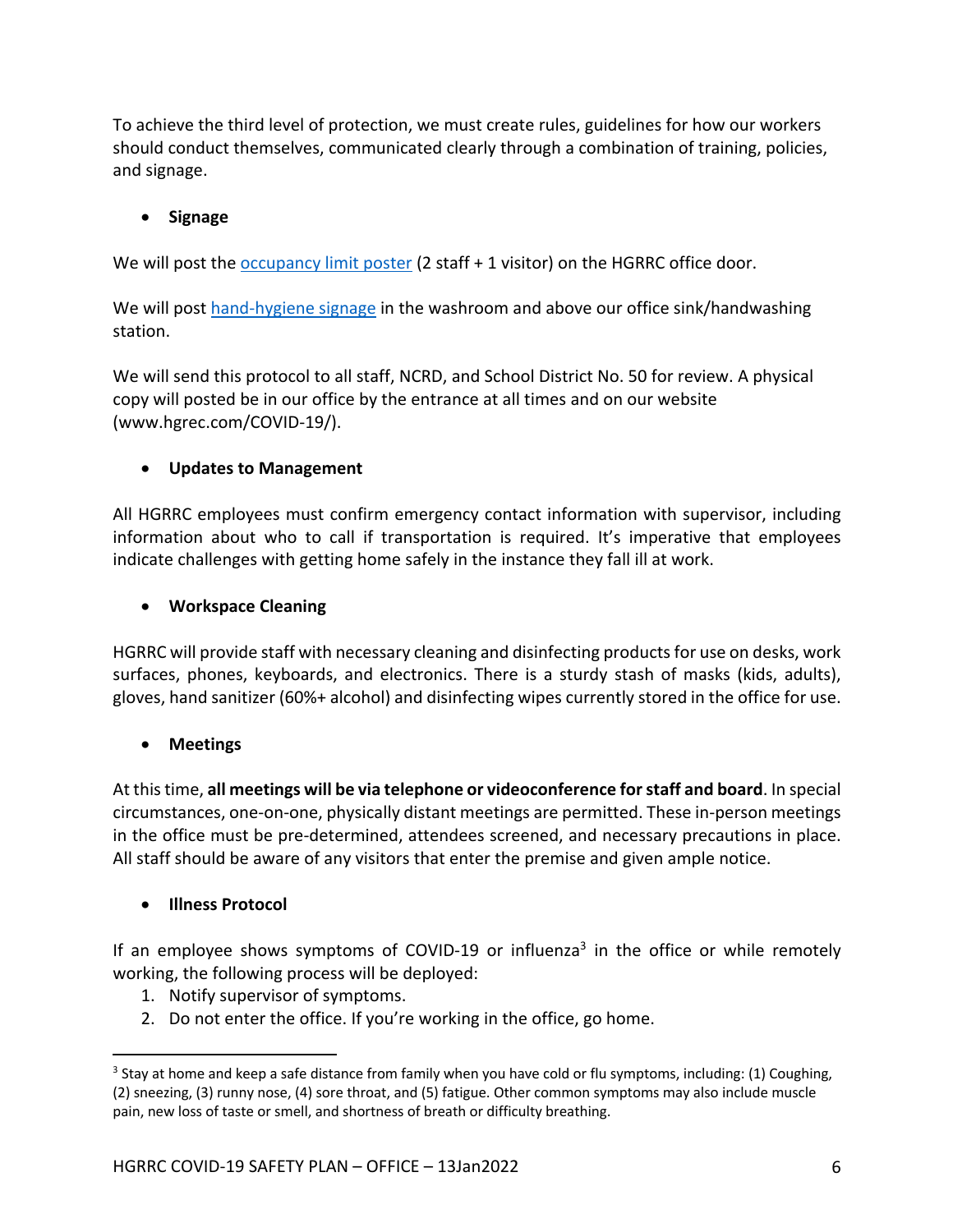- 3. Self-monitor. Call 8-1-1 for support if symptoms persist or your family doctor. If you develop symptoms, use the BC COVID-19 Self-Assessment Tool to help determine if you need further assessment or testing for COVID-19. You can complete this assessment for yourself, or on behalf of someone else, if they are unable to. If you have difficulty breathing or other severe symptoms (chest pain), call an ambulance (1-800-461-9911).
- 4. Contact your local public health authority and follow their advice.
- 5. Provide regular updates to your supervisor on your condition. The Supervisor will make sure to check in with employees daily.
- 6. Submit and injury/incident report via e-mail to your supervisor.

As a precaution, Public Health asks that if you have respiratory symptoms that can be managed at home, please self-isolate until the following criteria are met:

- At least 10 days have passed since the start of your symptoms, AND
- Your fever is gone without the use of fever-reducing medications (e.g. Tylenol, Advil), AND
- You are feeling better (e.g. improvement in runny nose, sore throat, nausea, vomiting, diarrhea, fatigue).

You should also self-isolate if you are a close contact of someone with COVID-19 and you are not fully vaccinated, or if you have been asked to self-isolate by public health or because of recent travel. Coughing may persist for several weeks, so coughing alone does not require you to continue to isolate. If you are unsure whether your symptoms are related to allergies or an infection, then self-isolation $4$  is recommended.

Supervisors will:

- 1. Contact SD 50 to request intensive cleaning of the space.
- 2. Provide regular updates to SD 50 maintenance staff.
- 3. Post notification of outbreak signage as required.
- 4. Follow the guidance of public health.
- **Hand Hygiene**

In accordance with BC Centre for Disease Control (BCCDC) hand washing guidelines, employees must exhibit good hand hygiene in the workplace to reduce risk of spread. It's recommended that individuals wash hands with soap and water upwards of 5 times per day to reduce transmission. Hand-washing with plain soap<sup>5</sup>:

• Remove any hand or arm jewellery you may be wearing.

<sup>4</sup> **Self Isolation** – staying home and away from others until you are no longer at risk of spreading the virus. You must self-isolate if you have symptoms, have been diagnosed with COVID-19, are awaiting a lab test result after being tested for COVID-19, or have been advised to self-isolate by public health.

<sup>5</sup> **Plain soap** – does not contain antibacterial agent and will remove dirt and grease that attract bad bacteria. It will not kill the good bacteria that live on the hands. Using antibacterial products unnecessarily increases the concentration of antibiotics in the water supply and in the environment and may contribute to antibiotic resistance. – *BC Centre for Disease Control*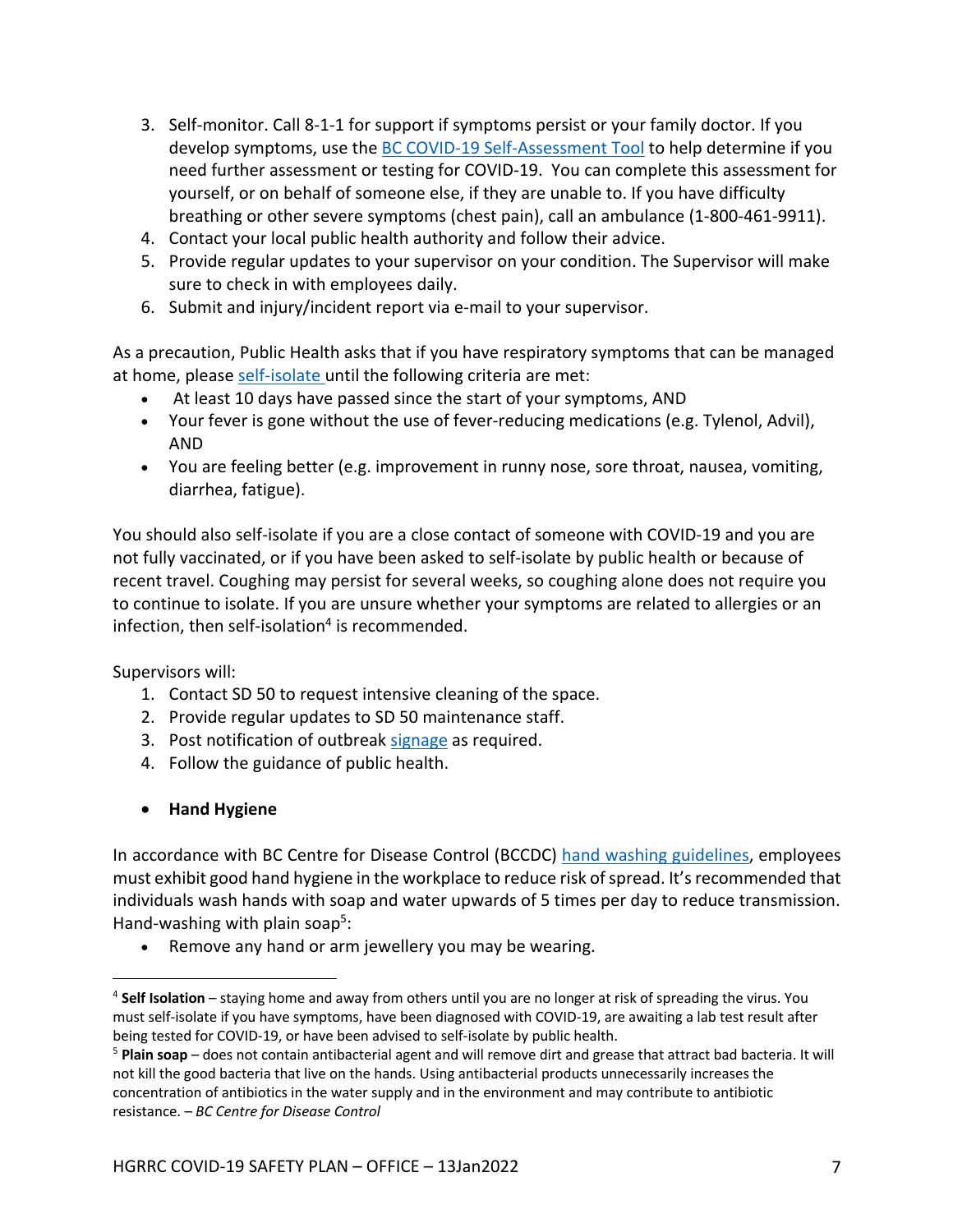- Wet your hands with warm water.
- Apply plain soap to your hands and rub together for 20 seconds (the length of time it takes to sing Twinkle Twinkle Little Star or Happy Birthday)
- Wash the front and back of your hands, as well as between your fingers and under your nails.
- Rinse your hands well for 10 seconds under warm running water, using a rubbing motion.
- Wipe and dry your hands gently with a paper towel or a clean towel. Drying them vigorously can damage the skin.
- Turn off the tap using the paper towel so that you do not re-contaminate your hands. When using a public bathroom, use the same paper towel to open the door when you leave.
- If skin dryness is a problem, use a moisturizing lotion.

Alcohol-based hand rubs $6$ :

- Alcohol-based hand rubs don't work if your hands are greasy or visibly dirty. These products don't clean your hands and are not a substitute for handwashing. If your hands are visibly soiled, it is best to use soap and water.
- If it's not possible to wash with soap and water, use towelettes to remove the soil, then use an alcohol-based hand rub.
- Make sure your hands are dry, as wet hands will dilute the alcohol-based hand product.
- Use enough of the product to cover all the surfaces of your hands and fingers.
- Rub your hands together until the product has evaporated.
- If dry skin is a problem, use a moisturizing lotion.
- Alcohol-based hand rubs are safe for children if used with supervision. Alcohol-based hand rubs are poisonous if ingested. Children should not put their hands in their mouths until the alcohol evaporates (about 15 seconds).
- Alcohol-based hand rubs are flammable and should not be stored near a source of heat.

### **PERSONAL PROTECTIVE EQUIPMENT**

To achieve the fourth level of protection, we must consider the use of non-medical masks in the workplace. When physical distancing of 2m cannot be maintained in the workplace, it is recommended that non-medical face masks be used as personal protective equipment (PPE). HGRRC will provide homemade cloth masks to all employees. It is up to the employee to bring their masks to work and keep it clean. Staff are not required to use this mask in the office at all times, but should do so when moving equipment with visiting instructors or completing work duties in high-traffic or crowded areas where distancing cannot be maintained (e.g. grocery stores).

<sup>6</sup> **Alcohol-based hand rubs** – must be at least 60% alcohol to be effective. Do not cause antibiotic resistance. May kill bacteria and viruses. Convenient when soap and water is not available. Do not work on visibly soiled hands.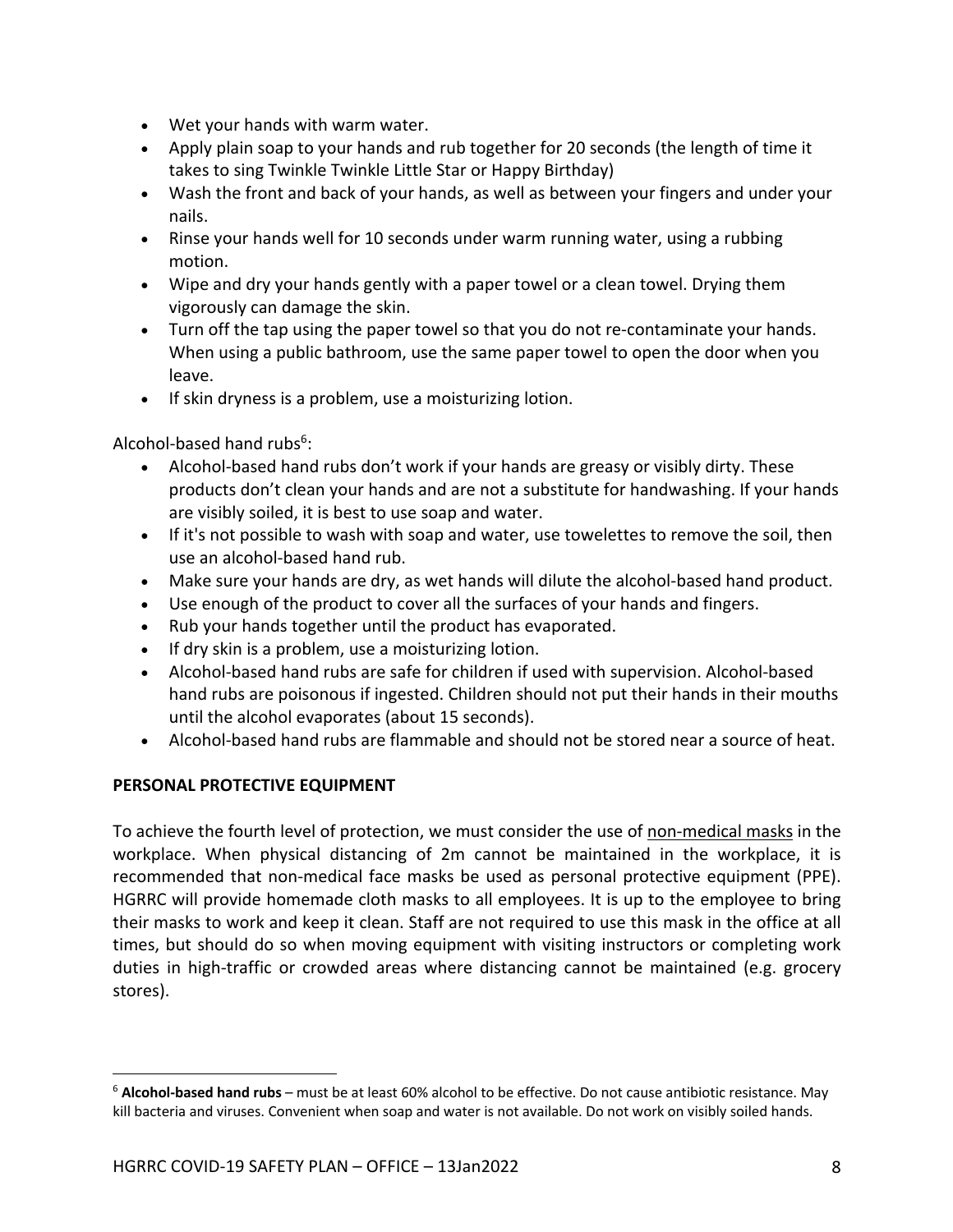Homemade masks are not regulated medical devices and may not be effective in blocking COVID-19 particles transmitted by coughing or sneezing. While they do not provide complete protection, when used correctly they may help prevent the spread to others by limiting the amount of particles leaving the mouth. Recommendations for wearing homemade masks from the Government of Canada:

### **Do's:**

- DO wear a non-medical mask or face covering to **protect others.**
- DO ensure the mask is made of **at least three layers**.
- DO inspect the mask for tears or holes.
- DO ensure the mask or face covering is clean and dry.
- DO wash your hands or use alcohol-based hand sanitizer before and after touching the mask or face covering.
- DO use the ear loops or ties to put on and remove the mask.
- DO ensure your nose and mouth are fully covered.
- DO replace and launder your mask whenever is becomes damp or dirty.
- DO wash your mask with hot, soapy water and let it dry completely before wearing it again.
- DO store re-usable masks in a clean paper bag until you wear it again.
- DO discard masks that cannot be washed in a plastic lined garbage bin after use.

#### **Don'ts:**

- DON'T reuse masks that are moist, dirty or damaged.
- DON'T wear a loose mask.
- DON'T touch the mask while wearing it.
- DON'T remove the mask to talk to someone.
- DON'T hang mask from your neck or ears.
- DON'T share your mask.
- DON'T leave your used mask within the reach of others.

Wearing a non-medical mask or face covering alone will not prevent the spread of COVID-19. Emphasis is still on employees washing their hands, practicing physical distancing in the workplace as much as possible (elimination), and to stay home if they are sick.

#### **DEVELOPING POLICIES**

 $\bowtie$  We have policies in place to support workers in receiving COVID-19 vaccinations to the extent that we are able to.

 $\boxtimes$  Employers may implement vaccination policies at their workplace.

 $\boxtimes$  Some employers may have rapid COVID-19 point-of-care screening programs or have access to rapid antigen tests. (**We do not**).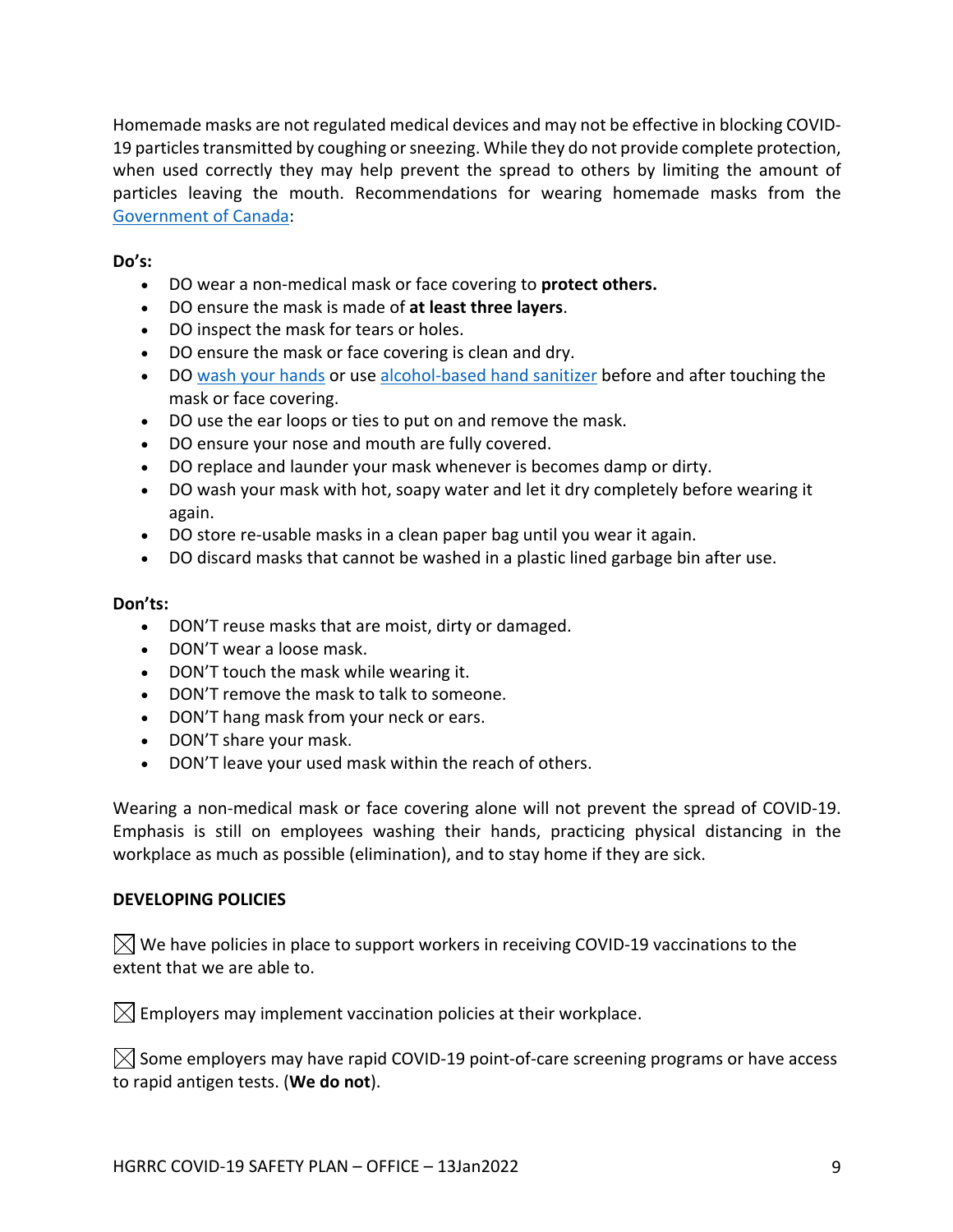$\boxtimes$  All individuals, including those with symptoms of COVID-19, those who have been in contact with a COVID-19 positive individual, or those who have travelled outside of Canada, must follow the guidance of public health.

 $\boxtimes$  Visitors are limited or prohibited in the workplace.

 $\boxtimes$  First aid attendants have been provided OFAA protocols for use during the COVID-19 pandemic.

 $\boxtimes$  We have a working alone policy in place (if needed). **No.** 

We have a work from home policy in place (if needed). **Yes. We have cellphones for employees to support work-from-home (access to phone + Internet).**

 $\boxtimes$  Ensure workers have the training and strategies required to address the risk of violence that may arise as customers and members of the public adapt to restrictions or modifications to the workplace. Ensure an appropriate violence prevention program is in place.

**If a worker falls ill at work, report to Supervisor, ask to wash hands, mask, and to isolate.**  They should go straight home and call 8-1-1. If severely ill, support in calling an ambulance (1- 800-461-9911). Employees should leave the space if possible and cleaning and disinfecting will be done by staff at SD50.

Our staff attending vaccination clinics during work hours are eligible to receive 1-hour of paid time and paid relief to access services.

All staff working with youth in a recreation program must be double vaccinated. This is sectorwide.

All staff are aware that they should not come to work if exhibiting symptoms or if a close contact of a positive case. They must follow the orders of public health and we will help to support them as necessary.

### **MONITORING & TRAINING**

 $\boxtimes$  We have a plan in place to monitor risks. We make changes to our policies and procedures as necessary.

 $\boxtimes$  Workers know who to go to with health and safety concerns.

 $\boxtimes$  When resolving safety issues, we will involve other workers.

HGRRC staff will collaborate and review this safety plan weekly. Changes will be made to policies and procedures as required. Workers know to go to their immediate Supervisor for health and